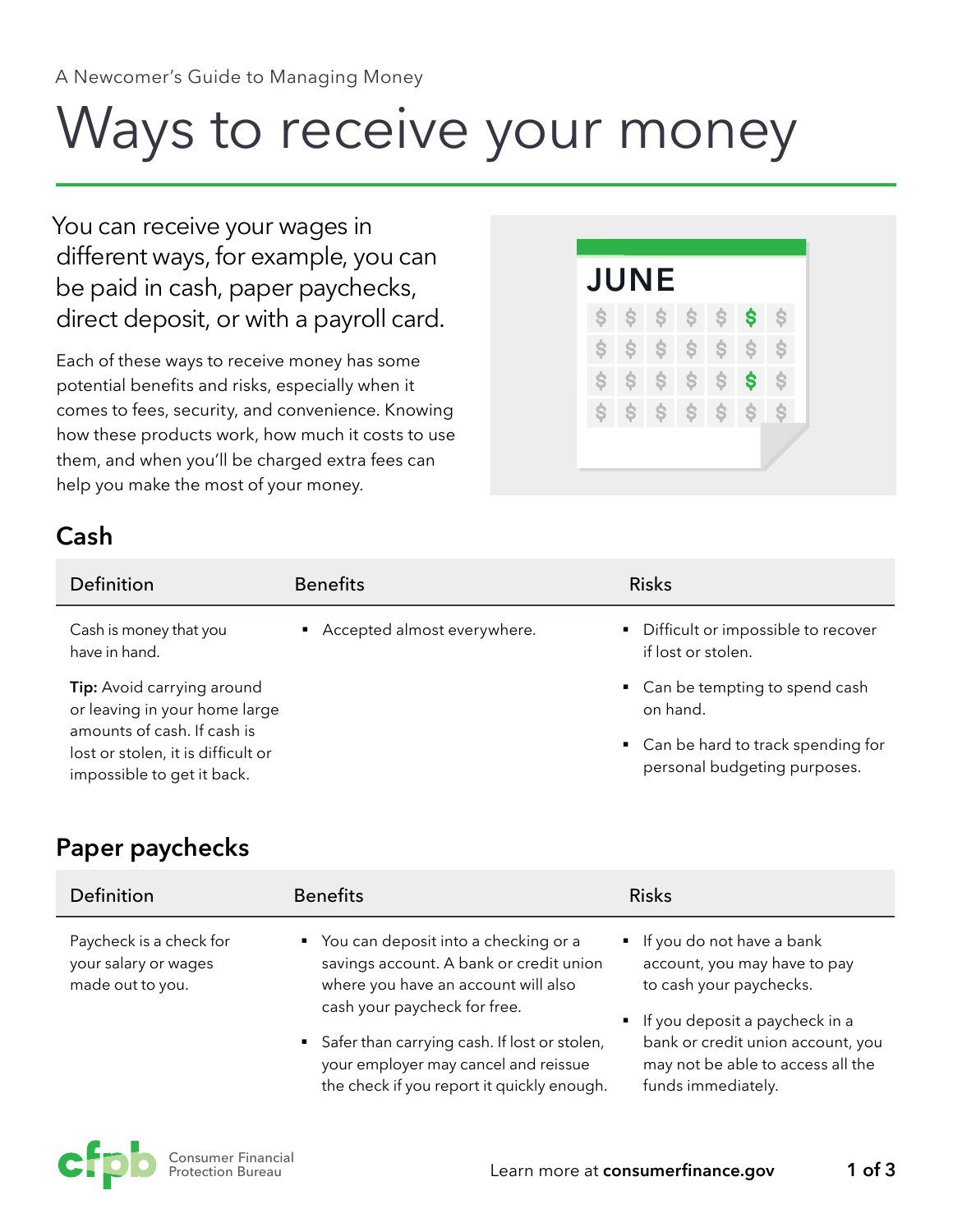## **Direct deposit: Checking or savings account**

| <b>Benefits</b><br>Definition                                                                                                                                                                                                                                                                                                                                                                                                                                                                                                                                                                                                                                                                          |                                                                                                                                                                                                                                                                                                                                                                                                                                                                                                                                                                                                      | <b>Risks</b>                                                                                                                               |
|--------------------------------------------------------------------------------------------------------------------------------------------------------------------------------------------------------------------------------------------------------------------------------------------------------------------------------------------------------------------------------------------------------------------------------------------------------------------------------------------------------------------------------------------------------------------------------------------------------------------------------------------------------------------------------------------------------|------------------------------------------------------------------------------------------------------------------------------------------------------------------------------------------------------------------------------------------------------------------------------------------------------------------------------------------------------------------------------------------------------------------------------------------------------------------------------------------------------------------------------------------------------------------------------------------------------|--------------------------------------------------------------------------------------------------------------------------------------------|
| Your salary or wages are sent<br>straight to your bank or credit union<br>account electronically without the<br>getting a check.<br>use of a paper check. May not be<br>offered by all employers.<br><b>Tip:</b> Ask your employer how<br>to arrange for direct deposit.<br>٠<br>Generally, if you receive your<br>you immediately.<br>pay through direct deposit, your<br>funds will be available to withdraw<br>at least as soon as if you had<br>deposited a paper check, and<br>often sooner. In many cases, your<br>money is available on your payday.<br>Be aware of ATM fees you may be<br>charged. Generally, you can avoid<br>ATM fees by using your own bank or<br>٠<br>credit union's ATMs. | Reduces your risk of loss or theft,<br>compared to carrying cash or<br>The account has consumer<br>protections for funds taken by<br>electronic error or theft.<br>Funds are usually available to<br>Funds can be accessed via a debit<br>card, ATM card, or personal checks.<br>Many employers allow you to split<br>your deposit between a checking<br>and savings account. This can help<br>you build savings.<br>There are no fees to deposit your<br>check. Many banks and credit<br>unions also offer checking and<br>savings accounts with no monthly<br>fees when you set up direct deposit. | Keeping your money in a bank<br>account requires you to go to<br>an ATM or storefront location<br>to withdraw cash when cash<br>is needed. |

## **Payroll cards**

| Definition                                                                                                                                                                                                                                                                                                                                                                                                                | <b>Benefits</b>                                                                  | <b>Risks</b>                                                                                             |
|---------------------------------------------------------------------------------------------------------------------------------------------------------------------------------------------------------------------------------------------------------------------------------------------------------------------------------------------------------------------------------------------------------------------------|----------------------------------------------------------------------------------|----------------------------------------------------------------------------------------------------------|
| Prepaid debit cards arranged by<br>an employer. Your salary or wages<br>are automatically sent to your<br>payroll card electronically, without<br>the use of a paper check.<br>Tip: Your employer can't require<br>you to receive your wages on a<br>payroll card. They have to give<br>you at least one other option<br>(which might include check, cash,<br>or direct deposit to your bank or<br>credit union account). | ■ Reduces your risk of loss or<br>theft, compared to carrying<br>cash or checks. | • Many cards charge fees for<br>inactivity, purchases, ATM use,<br>monthly fees, etc.                    |
|                                                                                                                                                                                                                                                                                                                                                                                                                           | The payroll card has consumer<br>٠<br>protections for funds taken by             | • Potential overdraft fees if employee<br>uses card without enough funds.                                |
|                                                                                                                                                                                                                                                                                                                                                                                                                           | electronic error or theft.                                                       | You have to go to an ATM or<br>٠<br>storefront to withdraw cash when<br>cash is needed.                  |
|                                                                                                                                                                                                                                                                                                                                                                                                                           |                                                                                  | • There may also be fees if you don't<br>use ATMs from the bank or credit<br>union that issued the card. |
|                                                                                                                                                                                                                                                                                                                                                                                                                           |                                                                                  | • You may not be able to deposit<br>other funds in the account.                                          |